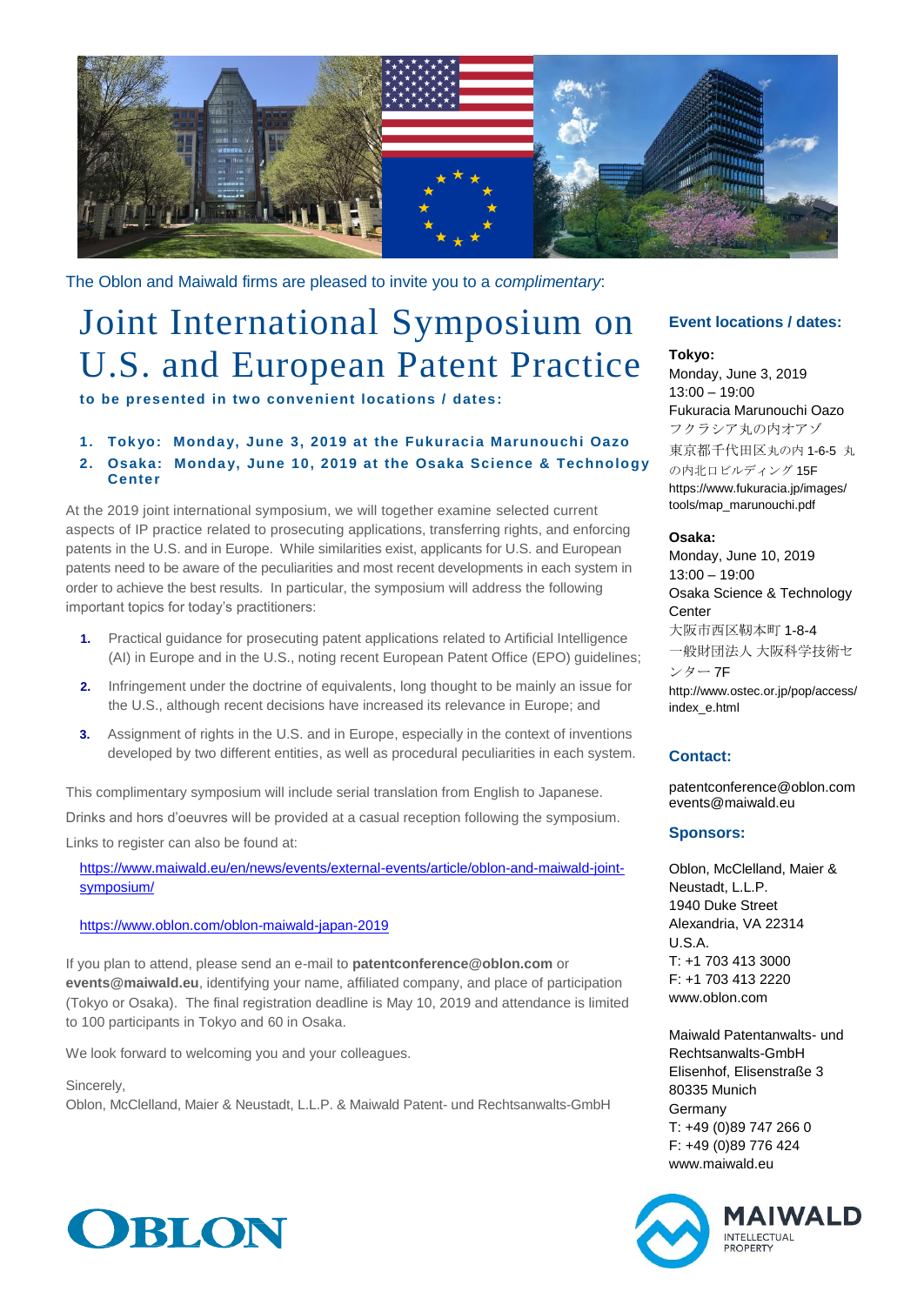

## Oblon, McClelland, Maier & Neustadt, L.L.P.

For more than 25 years, Oblon has obtained more U.S. patents for its clients each year than any other law firm in the U.S. Oblon offers all aspects of IP services, including prosecution, opinions, counseling, IP transactions, litigation, and representation in post-grant proceedings. Oblon has one of the top Patent Trial and Appeal Board practice groups in the U.S. and Oblon's attorneys have developed a strong U.S. IP presence for a number of foreign and domestic companies. Many of Oblon's attorneys have advanced degrees in science or engineering, adding a high degree of technical understanding to their legal knowledge. Oblon also maintains strong connections with people in the neighboring U.S. Patent and Trademark Office, and has hired several former U.S. Patent Examiners and Administrative Patent Judges to represent its clients in patent matters before the Office.

Primary Oblon Contacts: Andrew Ollis (aollis@oblon.com; office: +1 703 412 7023)

Yuki Onoe (yonoe@oblon.com; office: +81 (0)3 6212 0550)

Maiwald Patentanwalts- und Rechtsanwalts-GmbH

Maiwald, one of the top IP firms in Germany, recently named "German Patent Prosecution Firm of the Year 2019" and "European Patent Prosecution Firm of the Year 2018" by Managing IP, covers the full spectrum of IP-related matters. We draft and file patent and trademark applications and defend and enforce our clients' intellectual property rights in Germany, Europe, and throughout the world. Our highly specialized interdisciplinary teams of technically qualified patent attorneys and attorneys-at-law provide combined expertise across a wide range of disciplines: life sciences, chemistry, and physics; mechanical, electrical, electronic, and aeronautic engineering; communication technologies; infringement litigation, trademark, design, contract, and copyright law. Maiwald's fresh approach opens up new perspectives, and delivers customized solutions that safeguard our clients' IP rights in order to promote the success of their businesses.

Primary Maiwald Contact: Derk Vos (vos@maiwald.eu; office: +49 (0)89 747 266 0)

Oblon, McClelland, Maier & Neustadt, L.L.P. 1940 Duke Street Alexandria, VA 22314 U.S.A. T: +1 703 413 3000 F: +1 703 413 2220 www.oblon.com

Maiwald Patentanwalts- und Rechtsanwalts-GmbH Elisenhof, Elisenstraße 3 80335 Munich Germany T: +49 (0)89 747 266 0 F: +49 (0)89 776 424 www.maiwald.eu